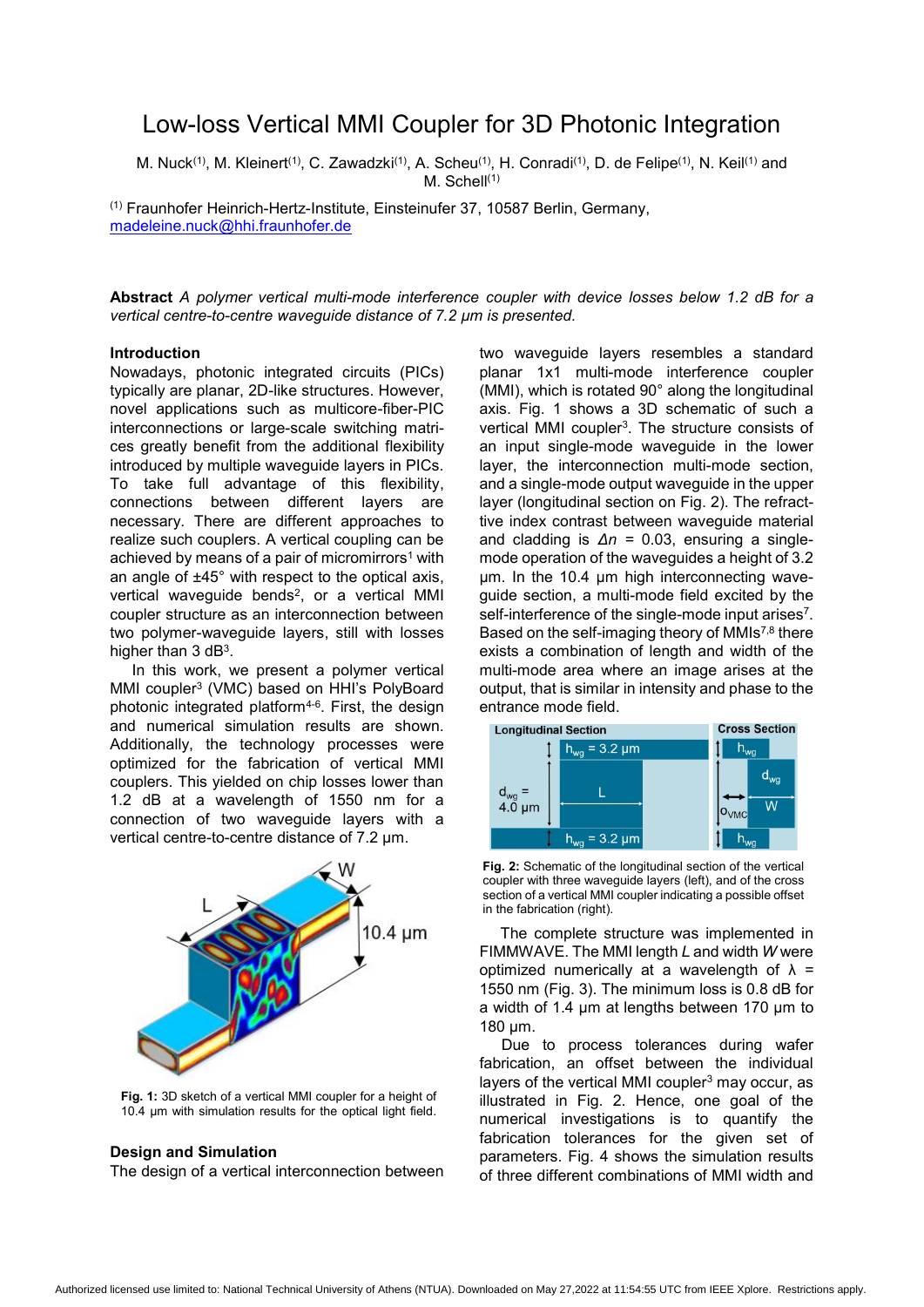

**Fig. 3:** Simulated loss at 1550 nm as a function of the vertical MMI coupler length for different widths (1.4 μm, 1.8 μm and 2.0 μm).

length (*W =* 1.4 μm and *L =* 178 μm, *W =* 1.8 μm and *L =* 163 μm *W =* 2.0 μm and *L =* 156 μm). The highest offset tolerances occur at a width of 1.4 μm. The offset *o<sub>VMC</sub>* between the waveguide layers, shown in Fig. 2 (cross section), induces two interfaces in the middle section *dwg* of the vertical MMI coupler. At an offset of approx. 0.6 μm, the interfaces are arranged in order that the light from the middle section is reflected in the top waveguide. Hence, the MMI loss decreases for an offset range of 0.4 μm to 0.6 μm (Fig. 4).

## **Technology and Fabrication process**

The waveguide and cladding layers comprise of the ZPU-12 material series of ChemOptics Inc.9, and are fabricated using a spin-coating process, followed by UV curing. The waveguide layers are structured by standard UV-photolithography and oxygen plasma reactive ion etching. The layer deposition alternates between waveguide and cladding material3. To realize the interconnection between the waveguide layers, a thinning of the second cladding layer down to the top edge of the lower waveguide layer is required<sup>3</sup>. In this standard process, the titanium mask (Ti-Mask) was removed directly after the waveguide layer structuring. In a second attempt, we introduced an optimized process in order to achieve a higher



**Fig. 4:** Simulated loss at 1550 nm as a function of the offset for the combinations of widths and lengths of *W =*  1.4 μm and *L =* 178 μm, *W =* 1.8 μm and *L =* 163 μm, *W =*  2.0 μm and *L =* 156 μm.

precision in the layer thickness: Different from the standard process, we left the Ti-Mask in place after waveguide structuring. This enabled an easier and more precise measurement of the cladding layer thickness over the top edge of the waveguide layer and acts as an etch stop during the etching of the second cladding layer. After reaching the top edge of the waveguide layer, the Ti-Mask was removed.

 The optimized process was used for fabrication of vertical MMI couplers on 4-inch wafer scale. The cross sections in Fig. 5 demonstrate the precision of the fabrication process. The offset between the layers is minimal and below the measurement accuracy of the microscope. Furthermore, the height of the coupler section matches the designed value. A slight deviation is visible in the waveguide layer heights, where the top layer is too high (3.8 μm). However, as the increased thickness is not expected to give rise to significant higher order modes, the device performance is not expected to deteriorate.

#### **Characterization**

Optical transmission measurements were conducted on the fabricated structures, and



**Fig. 5:** Three cross section pictures from the fabricated vertical MMI coupler. The 3D sketch on the left side outlines the position of the cross section pictures in the device.